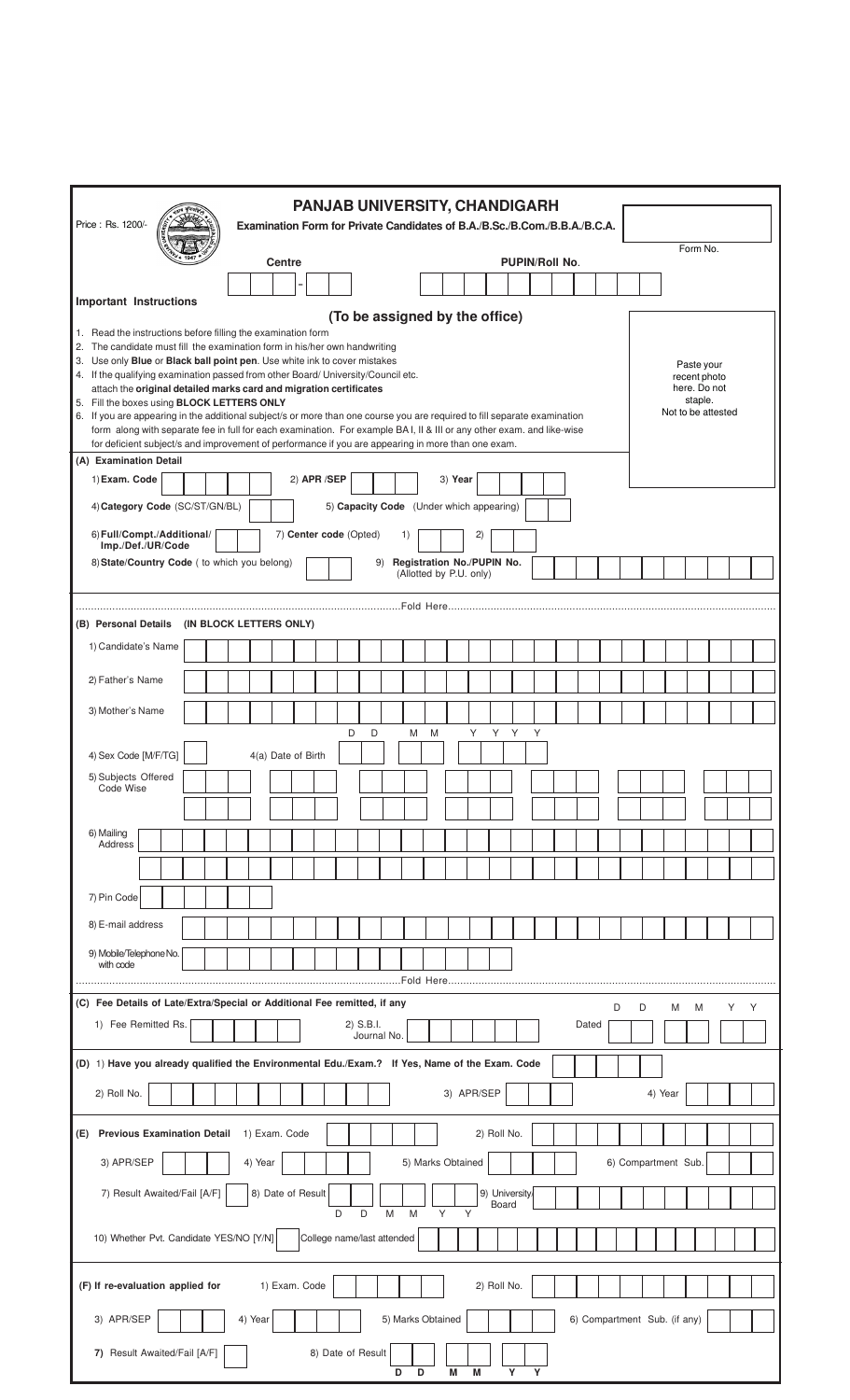| (G) i) Have you ever been disqulifed by any University/Board/Council or if any enguiry is pending against you<br>$Yes = Y$<br>in a case of alleged serious misconduct and or use of unfair means during examination.<br>$No = N$                                                                                                                                                                                                                                                          |  |  |  |  |  |
|-------------------------------------------------------------------------------------------------------------------------------------------------------------------------------------------------------------------------------------------------------------------------------------------------------------------------------------------------------------------------------------------------------------------------------------------------------------------------------------------|--|--|--|--|--|
| If yes, 1) Examination<br>3) Session APR/SEP<br>2) Year                                                                                                                                                                                                                                                                                                                                                                                                                                   |  |  |  |  |  |
| 5) University/Board/Council<br>4) Roll No.                                                                                                                                                                                                                                                                                                                                                                                                                                                |  |  |  |  |  |
| APR/SEP<br>6) Disqualification awarded upto<br>7) session/Year                                                                                                                                                                                                                                                                                                                                                                                                                            |  |  |  |  |  |
| ii) Whether member of Scheduled Caste/Tribe (State Category)<br>$Yes = Y$<br>If yes, state category<br>$No = N$                                                                                                                                                                                                                                                                                                                                                                           |  |  |  |  |  |
| iii) Whether Blind or Permanently disabled from writing or crippled Yes= Y<br>If yes, state nature<br>$No = N$                                                                                                                                                                                                                                                                                                                                                                            |  |  |  |  |  |
| iv) Whether you need a WRITER Yes = Y<br>For points ii) & iii) attach copy of certificate<br>$No = N$                                                                                                                                                                                                                                                                                                                                                                                     |  |  |  |  |  |
| v) Specimen handwriting of the candidate<br><b>Solemn Declarations:</b>                                                                                                                                                                                                                                                                                                                                                                                                                   |  |  |  |  |  |
| I have filled in the form in my own handwriting after careful study of the university syllabi, structural outlines of the course,<br>rules and regulations pertaining to the year and session of the examination, under reference. The statements made by me<br>in the form are correct. I accept full liability for any action against me under the rules/regulations of the University for any<br>Full signature of the candidates<br>mis-statement or concealment of facts made by me. |  |  |  |  |  |
| (H) CHECK LIST OF DOCUMENTS/INFORMATION TO BE SUPPLIED BY THE PRIVATE CANDIDATES ONLY                                                                                                                                                                                                                                                                                                                                                                                                     |  |  |  |  |  |
| If you did not attach the following documents, you may be declared not eligible<br>1. A) Have you passed the qualifying exam from this university<br>$Yes = Y$<br>B) If yes there is no need to attach original Marks Card<br>$No = N$                                                                                                                                                                                                                                                    |  |  |  |  |  |
| 2. A) Have you passed the qualifying exam from<br>$Yes = Y$<br>B) If yes, attach the original Detailed Marks and Migration Certificates<br>the Board/University/Council other than Panjab University<br>$No = N$<br>from Board/University/Council                                                                                                                                                                                                                                         |  |  |  |  |  |
| 3. Have you got your examination form attested by a competent authority as prescribed by the Panjab University Yes/No [Y.N]                                                                                                                                                                                                                                                                                                                                                               |  |  |  |  |  |
| 4. Have you filled in all the columns of the exam form properly and that no column has een left blank. Yes = Y<br>$No = N$<br>5. Have you attached three copies of your latest passport size photograph from the same negative<br>$Yes = Y$                                                                                                                                                                                                                                               |  |  |  |  |  |
| $No = N$<br>6. Have you attached the SC/ST certificate issued by the competent authority (if applicable)<br>$Yes = Y$                                                                                                                                                                                                                                                                                                                                                                     |  |  |  |  |  |
| $No = N$<br>7. Have you paid late fee, additional fee, special fee etc, (if any)<br>$Yes = Y$<br>Full signature of the candidates                                                                                                                                                                                                                                                                                                                                                         |  |  |  |  |  |
| $No = N$<br>(i) Certificate for Late college students (of colleges/University School of Open Learning/Evening Studies)                                                                                                                                                                                                                                                                                                                                                                    |  |  |  |  |  |
| I certify that the applicant $-$                                                                                                                                                                                                                                                                                                                                                                                                                                                          |  |  |  |  |  |
| A) has previously appeared in the exam under Roll no<br>in session<br>Year<br>B) has completed the prescribed course of lectures/practicals etc. In the college or has been on the rolls of the department of<br>(For all candidates)<br>U.S.O.L./Evening studies from July 20___________to April, 20__________in the subject/s offered by him/her and has paid<br>Pasts your<br>continuation fee of Rs. 40/- vide receipt<br>Dated                                                       |  |  |  |  |  |
| recent photo<br>C) bears a good moral character<br>here.Do not<br>D) has signed the examination form in my presence and satisfied me by production of automatic documents and the statements<br>Staple.                                                                                                                                                                                                                                                                                   |  |  |  |  |  |
| made by him/her are correct<br>Duty attested<br>Full Signature of the Principal of the college,<br>by competent                                                                                                                                                                                                                                                                                                                                                                           |  |  |  |  |  |
| authority.<br>Date<br>Chairperson U.S.O.L./D.E.S. Last attended with official stamp.                                                                                                                                                                                                                                                                                                                                                                                                      |  |  |  |  |  |
| I certify that, Certificate for Private Candidates (other than late college students) items not applicable may be struck off)<br>1) I know the applicant personally. He/She bears a good moral character. His/Her attested photo is affixed. He/She has signed this examination form in my                                                                                                                                                                                                |  |  |  |  |  |
| presence and has satisfied me by production of authentic documents that the statement made by him/her in the form are correct.<br>2) The applicant has been in continuous service since and will continue to be as such till the commencement of the examination He/She has completed at<br>least 3 years service on 30th November preceding the year of examination.                                                                                                                     |  |  |  |  |  |
| A) Name of institution/organization/department<br>B) Date of Joing<br>C) Rank/Designation<br>3) He/She has not been a regular student of an affiliated college during the academic year preceding the examination.                                                                                                                                                                                                                                                                        |  |  |  |  |  |
| 4) There is no evening college/Evening classes in any college at the place where the applicant is employed OR he was not granted departmental permission to<br>join the evening college/Evening classes by the employer due to the nature of his duties (Attach Certificate) OR that the applicant was not granted                                                                                                                                                                        |  |  |  |  |  |
| admission in the evening college/evening classes by the principal. In case there are more than one evening college/classes, this certificate may be obtained<br>from all of them. (This certificate is not needed by women candidates).<br>5) For Defence Parsonal Only A) he is bonafide (permanent) resident of <b>South Annual Concept Condom</b> District in the state Puniab/Haryana/Himachal Pradesh/Chandigarh                                                                     |  |  |  |  |  |
| (UT)<br>B) He has been working in the<br>Year<br>and will continue till the commencement of the examination.<br>state since (Month)                                                                                                                                                                                                                                                                                                                                                       |  |  |  |  |  |
| Note : Teachers of Govt. Primary/Middle/High School should get their forms attested by the Distt. Education Office/Circle Education Officer.                                                                                                                                                                                                                                                                                                                                              |  |  |  |  |  |
| Signature and Stamp of the Head branches/Organisation/                                                                                                                                                                                                                                                                                                                                                                                                                                    |  |  |  |  |  |
| Department who candidate is employed or any other<br>attesting authority                                                                                                                                                                                                                                                                                                                                                                                                                  |  |  |  |  |  |
| Name of the attesting authority (IN CAPITALS)<br>Designation<br>Date                                                                                                                                                                                                                                                                                                                                                                                                                      |  |  |  |  |  |
| For Office Use Only<br>(J)<br>1. Registered Letter No.<br>2. Date                                                                                                                                                                                                                                                                                                                                                                                                                         |  |  |  |  |  |
| M<br>D                                                                                                                                                                                                                                                                                                                                                                                                                                                                                    |  |  |  |  |  |
| D<br>M<br>3. Date of Receipt<br>4. Amount Received Rupees<br>Full Signature of Dealing Official<br>$\overline{M}$<br>M<br>D<br>D                                                                                                                                                                                                                                                                                                                                                          |  |  |  |  |  |
| (K) ELIGIBLE, YES [Y]<br>If yes, Subject to submission of documents mentioned below (If any) 1.                                                                                                                                                                                                                                                                                                                                                                                           |  |  |  |  |  |
| 2.<br>3.                                                                                                                                                                                                                                                                                                                                                                                                                                                                                  |  |  |  |  |  |
| 4.                                                                                                                                                                                                                                                                                                                                                                                                                                                                                        |  |  |  |  |  |
| Dealing Official<br>Assistant/A.S.O<br>Supdt.<br>A.R.E.                                                                                                                                                                                                                                                                                                                                                                                                                                   |  |  |  |  |  |
| (L) ELIGIBLE : NO [N]<br>If No. the student is not eligible due to the state of the students of the student is not eligible due to                                                                                                                                                                                                                                                                                                                                                        |  |  |  |  |  |
|                                                                                                                                                                                                                                                                                                                                                                                                                                                                                           |  |  |  |  |  |
|                                                                                                                                                                                                                                                                                                                                                                                                                                                                                           |  |  |  |  |  |
| Dealing Official<br>Assistant/A.S.O<br>A.R.E.<br>Supdt.                                                                                                                                                                                                                                                                                                                                                                                                                                   |  |  |  |  |  |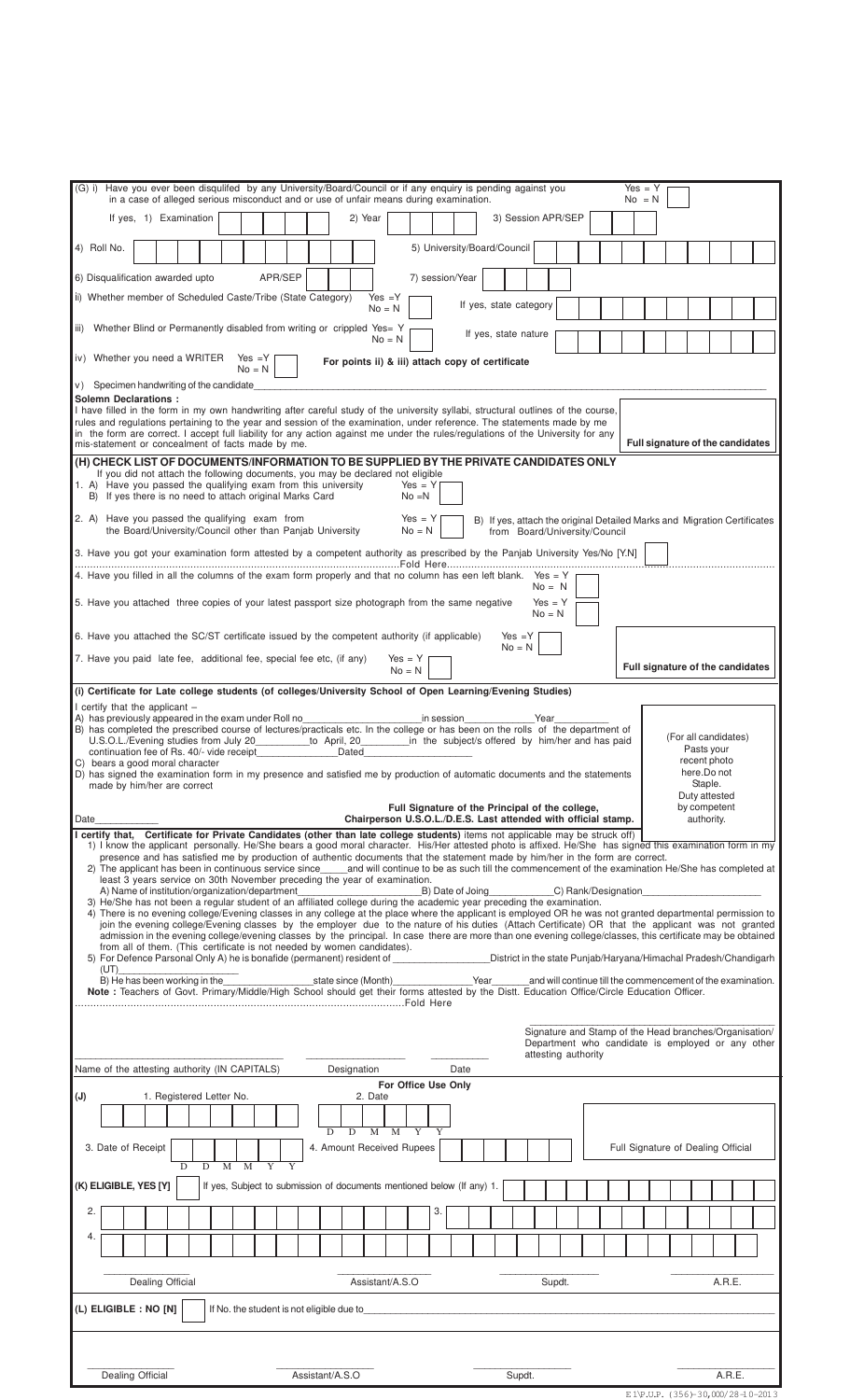## **PANJAB UNIVERSITY, CHANDIGARH INSTRUCTIONS**

### **FOR PRIVATE CANDIDATES OF B.A./B.Sc./B.COM./B.B.A./B.C.A./B.F.A.-II Compartment & III Full/Compartment YEAR (UNDER 10+2+3 SYSTEM)**

**B.Ed./M.Ed./O.T./M.I.L. (ANNUAL) EXAMINATIONS TO BE HELD IN APRIL/MAY, 2016**

**(To Be Read Carefully & Preserved by the Candidate)**

**I.** LAST DATE FOR RECEIPT OF EXAMINATION FORM AND FEE TOGETHER IN THE UNIVERSITY OFFICE :

### **Annual Examination, 2016 13-11-2015 (Without Late Fee)**

After the normal date for submission of examination form the late fee in addition to normal examination fee will be charged as noted below :–

| (i)   | Upto | 20-11-2015   | Rs. | $1870/-$   | per examination form |
|-------|------|--------------|-----|------------|----------------------|
| (ii)  | Upto | $02-02-2016$ | Rs. | 5280/-     | per examination form |
| (iii) | Upto | 02-03-2016   | Rs. | $10.340/-$ | per examination form |
| (iv)  | Upto | 24-03-2016   | Rs. | $21.120/-$ | per examination form |

NO EXAMINATION FORM SHALL BE ACCEPTED AFTER 24-03-2016 UNDER ANY CIRCUMSTANCES EVEN WITH LATE FEE

Mere non-availability of Examination Form cannot be pleaded as an excuse for claiming acceptance of form and fee without appropriate late fee of

remission of extra late fees. *The candidates appearing simultaneously in lower examination, submit separate form for each course.* **THE EXAMINATION FORM MUST BE SENT TO THE OFFICE SUPERINTENDENT (FORM CELL) (EXAMINATION)-III, PANJAB UNIVERSITY,**

**CHANDIGARH-160014, BY REGISTERED POST/SPEED POST/COURIER ONLY.**

**THE EXAMINATION FORM WITHOUT LATE FEE AND WITH LATE FEE, IFANY CAN BE SUBMITTED PERSONALLY IN THE STUDENTS INFORMATION CELL, PANJAB UNIVERSITY, CHANDIGARH-160014.**

**THE EXAMINATION FORM CAN BE SUBMITTED PERSONALLY IN THE PANJAB UNIVERSITY REGIONAL CENTRES HOSHIARPUR, LUDHIANAAND MUKTSAR.**

**THE EXAMINATION FORM FOR UNDER-GRADUATE CLASSES (ANNUAL SYSTEM) FOR PRIVATE/RE-APPEAR OFAN COLLEGES/DEPTT./USOL CAN BE SUBMITTED BY HAND.**

#### **II. RATES OF EXAMINATION FEES.**

**(Examination fees including late fees once paid are ordinarily NOT REFUNDABLE)**

FOR DUPLICATE EXAMINATION FORM PRICE : Rs. 70/-

The Priced Examination forms for Annual/Semester Examination can be obtained from the Panjab University, Sale Counter, Chandigarh-160014.

|      |                                                                   |                                             | Regular/<br>Re-appear/<br>Comptt. | Private<br>Full<br><b>Subjects</b><br>Additional/<br>Improvement |
|------|-------------------------------------------------------------------|---------------------------------------------|-----------------------------------|------------------------------------------------------------------|
| (i)  | B.A./B.Sc./B.Com. 2nd & 3rd Full Subjects/Compartment/Addi-       | Science Courses                             | $Rs. 1650/-$                      | $Rs. 2420/-$                                                     |
|      | tional/Deficient Subject(s)/Improvement of Performance and        | Non-Science Courses with Practical Exam.    | $Rs. 1540/-$                      | $Rs. 1980/-$                                                     |
|      | under regulation ( <i>i.e.</i> after passing O.T./M.I.L.).        | Non-Science Courses without Practical Exam. | Rs. 1320/-                        | Rs. 1760/-                                                       |
|      |                                                                   | Environmental Education                     | $360/-$<br>Rs.                    | $Rs. 360/-$                                                      |
| (ii) | B.A./B.Sc. (Hons.)/B.Com. (Hons.) 2nd & 3rd Year/ Compart-<br>(a) | Science Courses                             | $Rs. 2200/-$                      | $Rs. 2420/-$                                                     |
|      | ment/Additional/Deficient Subject(s)/Improvement of Perfor-       | Non-Science Courses with Practical Exam.    | $Rs. 1760/-$                      | $Rs. 2310/-$                                                     |
|      | mance.                                                            | Non-Science Courses without Practical Exam. | $Rs. 1540/-$                      | Rs. 2200/-                                                       |
|      |                                                                   | Environmental Education                     | $360/-$<br>Rs.                    | $360/-$<br>Rs.                                                   |
|      | BBA/BCA-II,III/BCA (Hons)<br>(b)                                  |                                             | $Rs. 2200/-$                      |                                                                  |
|      | $(iii)$ B.Ed./B.Ed. (Yoga)/B.F.A.                                 |                                             | $\overline{\phantom{0}}$          | $Rs. 2310/-$                                                     |
| (iv) | B.Ed. (TYC. USOL)                                                 |                                             |                                   | Rs. 1760/-                                                       |

**II Mode of Payment :***The Candidates/students taking examination as private candidate and also for re-evaluation candidates, a separate Account No. 30814888259 has been opened under the Power Jyoti Module of State Bank of India, Sector 14, Chandigarh. Under this scheme, a private/revaluation candidate can deposit the fee at any of the branch of the State Bank of India. The detail modalities/steps to be followed by candidates are given below :*

- 1. The prospective candidate shall down load the prescribed form as Private candidate/revaluation from the website of the University. The detail instruction regarding fee and other information is also available on the website.
- 2. The candidate shall also down load the form of pay in slip of State bank of India under **Power Jyoti Module** of SBI from the website of the University.
- 3. The candidate shall fill in all column of the pay in slip (triplicate) and shall deposit the required fee alongwith bank charges in any of the nearest branch of State Bank of India.
- 4. After deposit of the fee, one copy of the pay in slip shall be retained by the banker and balance two copies shall be handed over to the candidate.
- 5. The candidate shall ensure that bank has mentioned proper Journal No. on the Pay slip of the candidate. This Journal No. shall be mentioned by the candidate in payment detail column of the form.
- 6. The candidate shall then attach one copy of the same with the form and forward it to the University.

#### **SPECIAL NOTES :**

- 1. The candidates appearing in all the University examinations for purposes of improvement of previous performance or to clear re-appear compartment/additional subject/papers as permissible under the Rules/Regulations of the University are required to appear there in accordance with the syllabi in force at the time of appearing in the examination.
- 2. (a) Those candidates whose Annual/Supplementary exam. result are declared late (i.e. after the declaration of Main Result) are allowed to submit their examination forms for appearing in the university examination, within a period of one month from the date of declaration of their results or within a period of 15 days from the date of despatch of detailed marks cards to them/the Principal of the College, as the case may be, whichever is later after which late fee shall be charged as per the prescribed schedule. In case the candidates submit their examination forms after the given date, they will be charged late fee at the scale of late prescribed rule by the University as above from time to time, if otherwise permissible under the University rules. No examination form shall be accepted if it is submitted later than 7 working days before the date of commencement of the respective examination.
	- (b) Those candidate whose semester examination result are declared late (i.e. after the declaration of main result) are allowed to submit their examination admission form for appearing in the university examinations with in a period of 10 days from the date on which the result was published OR within 10 days of despatches of Detailed Marks Card (under UPC) which ever is later.

#### **III. TENTATIVE PROVISIONAL LIST OF CENTRE FOR UNDER-GRADUATE, ANNUAL SYSTEM, EXAMINATIONS APRIL, 2016**

Abohar, Alour, Alamgir (LDH) (only girls), Badal (only girls), Chandigarh, Chella (Hsp.), (only girls), Dakha, Dasuya, Dhudike, Doraha, Fazilka, Ferozpuer -City, Garhshankar, Gidderbaha, Gurusar Sudhar, Hoshiarpur, Jagraon, Jalalabad (W), Jhar-Sahib (only girls), Khanna, Kottan (only girls), Kamalpura (only girls), Karamsar, Killianwali, Lopon (only girls), Ludhiana, Mahilpur, Malout, Mansowal (only girls), Moga, Mohlan, Mukerian, Muktsar, Muhar (Fzr.), Narangwal (Ludhiana), Ramgarh (only girls), Raikot (only girls), Sidhwan-Khurd (only girls), Samrala, Talwandi Bhai (FZR) (only girls), Talwara & Tanda Urmar.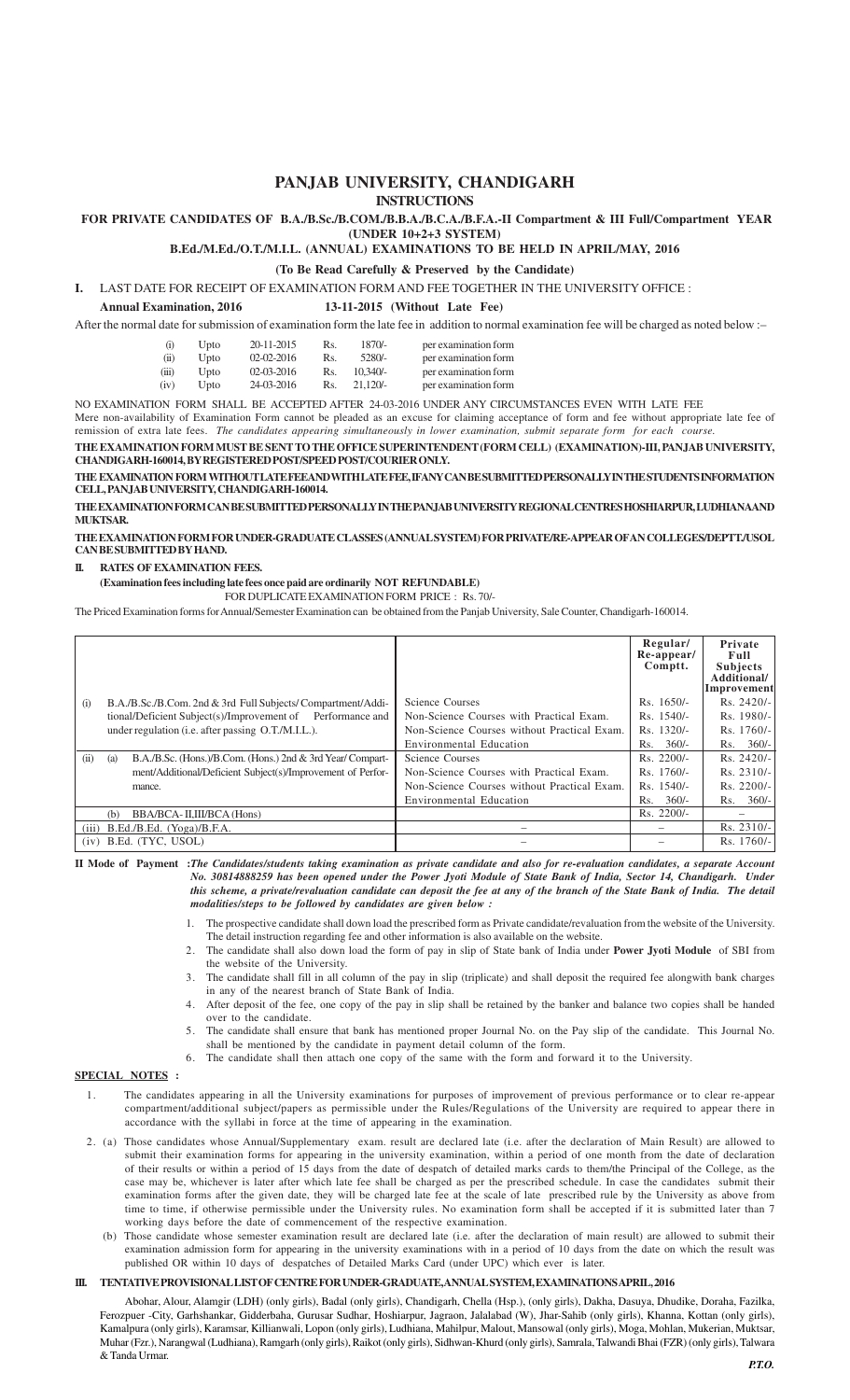# **NOTE : THE ABOVE LIST OF CENTRES IS PURELY TENTATIVE AND PROVISIONAL THE UNIVERSITY RESERVES THE RIGHT TO CREATE OR ABOLISH, AT ANY STAGE, ANY EXAMINATION CENTRE/S AT ANY PLACE WITHOUT NOTICE.**

# **IV. IMPORTANT INSTRUCTIONS**

# **Note : Before submitting the Examination form, the candidate must read the following instructions carefully and preserve the same**

- (1) Examination Form must be filled in by the candidate's in his/her own hand-writing and under full signature only.
	- (2) Examination Form and photographs should be attested by the competent authorities only. The form attested by the unauthorised officer/s if any discrepances will not be accepted and may be cancelled by the dealing person of the exam. Branch without any intimation to the candidate. (3) All candidates (Men/Women) must submit four copies of their latest passport size photographs (from one and the same negative), **First copy of photograph should be firmly gum pasted on page 2 or 3** (as applicable to candidates) of the application form, and the
	- other two photographs on the two Roll No. cards (one for student and other for Centre Supdt.) the fourth copy of photograph may be attached with Exam. Form for office record at the space provided for the purpose, duly attested by the same officer who had originally attested the Examination Form.
	- (4) The candidate must consult the current syllabus and Courses of reading and approved subject combinations before offering the subjects. (5) Candidates who had passed the previous (lower) examination/s from Board/ University/Institution other than Panjab University,
	- Chandigarh must submit the detailed marks card and migration certificate **IN ORIGINAL** for verification by the office. (6) The candidates who are appearing in the examination under SC/ST capacity, must attach the original SC/ST certificate with the examination forms.

#### (7) The students can also make their enquiries through E Mail **coe@pu.ac.in**

#### **Conditions related to the chance in lieu of missed chance.**

- (7.1) If a candidate accepted for an examination has been unable to appear or to complete the annual examination on accout of his serious illness or accident to himself, or has been unable to complete his examination on account of death of a near relative (by a near relative is meant : father, mother, full and half brother and sister, wife, son, daughter and husband) on one of days of the examination he may another opportunity of passing the examination in the same year by the Vice-Chancellor if he is satisfied by the evidence, produced, that the concession applied for is justified.
- (7.2) Such a candidate may, at his option, be examined in the supplementary examination of the year, on the payment of the prescribed fee, in the whole subject or in the paper which, he missed. The candidate shall be intimated, free of charge, as to whether he has obtained the minimum pass marks or not in the paper or papers in which he had appeared.
- (7.3) The application of such a candidate shall be entertained only if : (a) it is submitted not later than the tenth day from the date on which the candidate was incapacitated from taking or completing
	- the examination; (b) it is submitted through the Principal of his college or in the case of a private candidate, through the Principal of an affiliated college, and the Principal certifies, after making necessary enquiries (i) that the candidate could not appear in or complete the examination because of his serious illness or accident to himself, or death of a near relative on one of the days of the examination and (ii) that the candidate had a reasonable chance of success if he had appeared in the examination.

**For Practicals :** "A candidate who, due to some mishap or any other reason e.g. medical grounds, court cases, non-receipt of intimation from the University, late admission/eligibility and late receipt of intimation etc. misses the practical examination, should report this fact within 10 days after date of termination of practical examination to become eligible to appear in June/ July special practical examination. Fee of Rs. 880/- per candidate, per subject will be charged for this special practical examination. This fee can be remitted by the candidate through Power Jyoti Module of S.B.I. Sector-14, Chandigarh vide Account No. 30814888259 in favour of the Registrar, Panjab University, Chandigarh alongwith the application for permission to appear in the special Practical Examination addressed to the Controller of Examinations, Panjab University, Chandigarh– 160014.

(8) The candidate can submit the form of Re-evaluation of their answer-books alongwith the requisite fees within 21 days from the date of declaration of result of respective examination or within 15 days from the date of despatch of Detail Marks Card which ever is latter.

#### **CAUTION : Examination forms, which are not submitted strictly in accordance with the above instructions, will not be entertained and University will not be responsible for any delay in issuance of Roll Number Card or non-issuance of Roll No. Card to the candidates.**

# **GENERAL INSTRUCTIONS**<br>1. The Private Car

- 1. The Private Candidates be completely debarred from taking up or appearing in Examination in a subject which has a practical part/ component/Examinations except in a subject, where it is specifically provided.
- 2. The Examination Forms of Private candidates be accepted directly from the candidates themselves only and not from the academics or with care of academics addresses.
- 3. In addition, all private candidates will have to provide adequate and satisfactory documentary proof of their permanent place of residence
- 4. The Candidate must pay the full examination fee including late fee if any, otherwise his/her candidature shall be straightway cancelled without any intimation to him.
- 5. Examination fee if so warrants, will be refunded after deducting amount equivalent to 25% as handling/processing charges under the University rule/regulation.
- 6. Application for change of Centre after the submission of Examination form will be considered only if received atleast one month before the date of commencement of annual examination or 15 days in case of supplementary examination along with the prescribed fee of Rs. 1430/- and two copies of his/her photograph duly attested. Unless the candidate is permitted the change of Centre by the University in writing, he/she shall not be allowed to appear at the changed centre.
- 7. In all correspondence with the University office **till the receipt of Roll No. the candidate** must give his/her name, father's name, name of Examination, Category, Subject, Centre offered, University fee Receipt No. and correspondence address, telephone No. After receipts of the Roll No., name of examination and the Roll No. allotted must be quoted. Without these particulars, no reply shall be sent by the office.
- 8. In case a candidate does not receive his/her Roll No. 7 days prior to the commencement of the examination he/she should contact the Deputy/Asstt. Registrar (Exams.) for this purpose alongwith full particulars stated above and two copies of his/her photograph duly attested for issuance of a Duplicate Roll No. to him/her, fee for which is Rs. 120/- in each case/time.
- 9. The blind and handicapped candidates must get the approval for appointment of an **amanuensis (writer**) at least 2 weeks before the commencement of Exam.

# **V. PROPER AUTHORITIES FOR ATTESTING THE EXAMINATION FORMS FOR PRIVATE CANDIDATES :**

- (a) Principals/other senior lecturers (approved by the University) of P.U. affiliated colleges including professional colleges.
	- (b) Principals of Govt. Senior Secondary Schools.
	- (c) Fellows/Regular Teachers of the Panjab University.
	- (d) Chairpersons of Panjab University Teaching Departments.
	- (e) District Education Officers and Circle Education Officers.
	- (f) Commanding Officers of the respective Units in case of Military Personnel. (g) Heads of University Library, including P.U. Extension Library, Ludhiana and Central State Library in the case of whole-time Librarians and Library clerks.
	- (h) Principals/other senior lecturers (approved by the University) of Colleges last attended in case of late Students.
	- (i) Head of the Department/Officer where the candidate is serving in the case of Govt./Semi Govt. Offices.
	- (j) Chairperson, U.S.O.L. in the case of late college U.S.O.L. candidates/Chairperson, Department of Evening Studies in the case of late Candidates of D.E.S.
	- (k) Director Public Relations and other Non-Teaching Officers in the University, whose grades are equivalent to or higher than the grades of Assistant Registrar in the University Office.
	- (l) Gazetted Officers of States and Central Government.

## **Note :** Candidates appearing from Delhi/New Delhi may get their application forms attested from any one of the following :

- (a) Principals of Colleges affiliated to Universities in Delhi/constitutent colleges of Delhi.
- (b) The Heads of Teaching Deptts. of the University in Delhi.
- (c) A person authorised by the Controller of Examinations for Delhi candidates.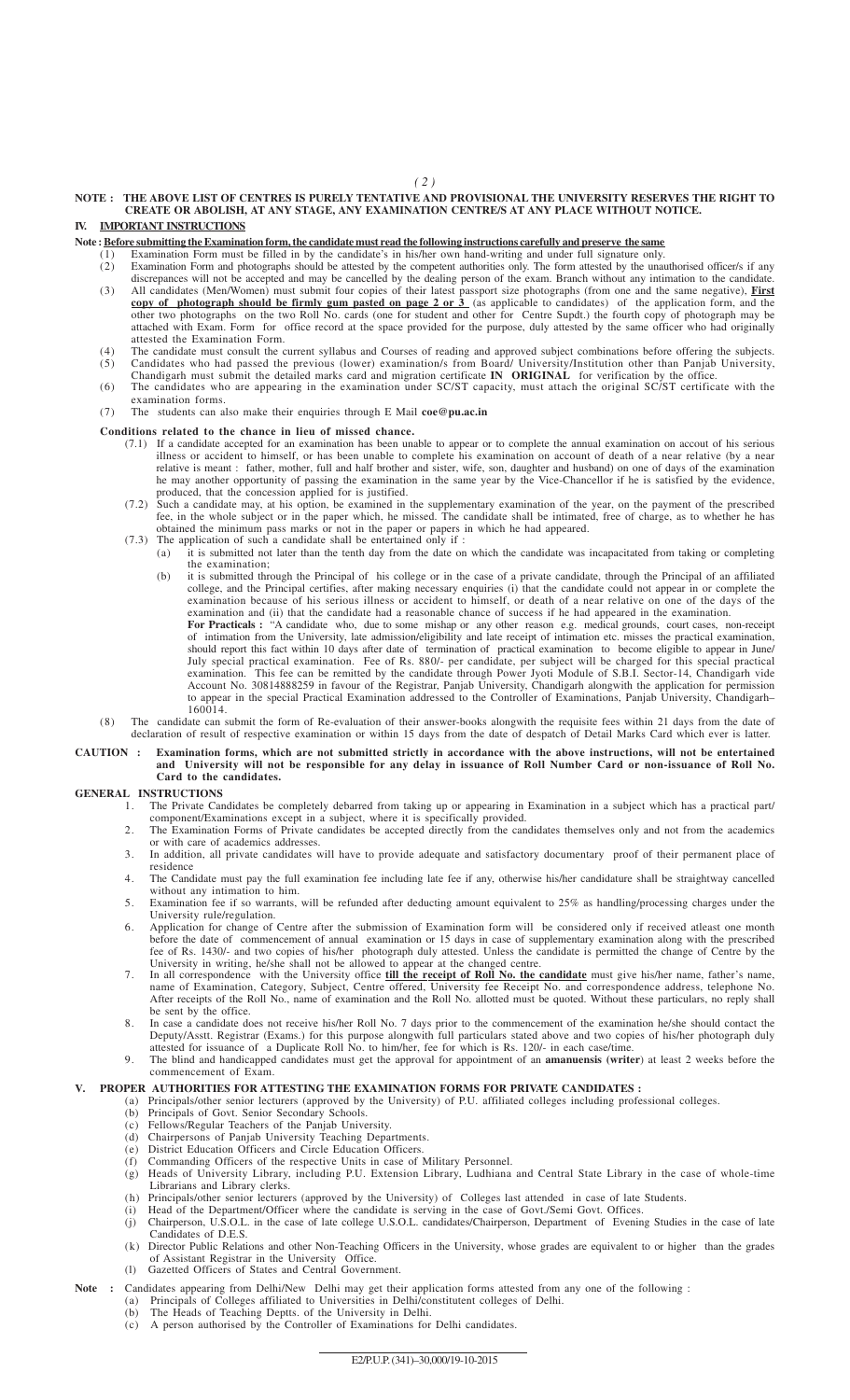|  | Various types of Codes for Undergraduate Examinations, April/Sept./Oct., 2016 |  |  |
|--|-------------------------------------------------------------------------------|--|--|
|  |                                                                               |  |  |

|                           | Item No. B (5) Subject Code     |            | <b>Codes for BBA-Part-2</b>     | <b>INV</b>              | Invest. Mgmt [INV]                                |
|---------------------------|---------------------------------|------------|---------------------------------|-------------------------|---------------------------------------------------|
|                           | For all Classes Subject Code    | <b>BUL</b> | <b>Business Laws-II</b>         | <b>VIV</b>              | Viva-Voce [VIV]                                   |
| ${\bf ENV}$               | <b>Environment Education</b>    | <b>MMG</b> | Marketing Mgmt                  |                         | <b>Code for Honours Subject</b>                   |
|                           | Codes for BA-Part-1, 2 & 3      | <b>HRD</b> | Human Resource Mgmt.            | <b>ITF</b>              | Int.Trade & For.Exch.                             |
|                           | Sub Code Subject name           | <b>FIN</b> | Fin.Mgt.                        | <b>ACF</b>              | Acc.Th. & Corp. Fin.                              |
| <b>ENG</b>                | English $(C)$                   | <b>POM</b> | Production & Opr. Mgmt.         | <b>ASM</b>              | Adv & Sales Mgmt.                                 |
| $\overline{\mathbf{PBC}}$ | Punjabi (C)                     | <b>BEN</b> | Business Env.                   | BAE                     | Bus. Appl. of E-Com                               |
| <b>HCP</b>                | His. & Cul. Pb.                 | <b>COM</b> | Computer (OS & PC S/W)          |                         | Codes for BSC-Part-1,2 & 3                        |
| <b>AED</b>                | Adult Edu.                      |            | <b>Codes for BBA-Part-3</b>     | <b>ENG</b>              | English $(C)$                                     |
| <b>AGR</b>                | Agro Services                   | <b>EPD</b> | Ent.ship Development            | <b>PBC</b>              | Punjabi (C)                                       |
| $\overline{\text{AH}}$    | A.I.His., Cul. & A.             | <b>CIM</b> | Computer Based Info. Systems    | <b>HCP</b>              | His & Cul of Pb                                   |
| <b>ARA</b>                | Arabic (E)                      | <b>PWV</b> | Proj. Report & Viva.            | <b>PHY</b>              | Physics [PHY]                                     |
| <b>ART</b>                | Fine Arts                       | <b>IMT</b> | Ins.Mgt.                        | <b>CHM</b>              | Chemistry [CHM]                                   |
| <b>AST</b>                | Applied Stat.                   | <b>BLM</b> | Bank.Law & Mgmt.                | <b>MAT</b>              | Mathematics                                       |
| <b>BEN</b>                | Bengali (E)                     | <b>OBR</b> | Organizational Behaviour        | BOT                     | Botany [BOT]                                      |
| $\overline{\text{CAS}}$   | Computer Appl.                  | <b>IRL</b> | Industrial Rel. & lab. Legis    | ZOO                     | Zoology [ZOO]                                     |
| $\csc$                    | Computer Sc.                    | <b>INT</b> | InternMktg.                     | CAS                     | Computer Sc.Appl.                                 |
| <b>DAN</b>                | Ind.Classi. Dan.                | <b>SND</b> | Sales & Distribution            | <b>CSC</b>              | Computer Sc.                                      |
| <b>DEF</b>                | Defence and Strategic Studies   |            | <b>Codes for BCA-Part-1</b>     | <b>STA</b>              | <b>Statistics</b>                                 |
| ECO                       | Economics                       | <b>ENG</b> | English $(C)$                   | <b>AGR</b>              | Agro Services                                     |
| <b>EDU</b>                | Education                       | <b>HCP</b> | His. & Cul. & Pb.               | <b>BCH</b>              | Bio-Chem [BCH]                                    |
| <b>ENO</b>                | English $(E)$                   | <b>PBC</b> | Punjabi (C)                     | <b>BTE</b>              | Bio-Tech                                          |
| <b>FHI</b>                | Func. Hindi                     | <b>MAT</b> | Mathematics                     | <b>EEM</b>              | Elec. Eq. Maint.                                  |
| <b>FRE</b>                | French $(E)$                    | <b>PRC</b> | Pers.Comput.Software            | $\overline{\text{FSC}}$ | Food Science                                      |
| <b>FTR</b>                | For Trade Prac. & Proc.         | <b>CSM</b> | Comp.Org.& Sys. Maint.          | <b>ICH</b>              |                                                   |
| $\overline{\text{GEO}}$   | Geography                       | <b>CPS</b> | Comp.Prog.& P.S.Thr C           |                         | Indust. Chem                                      |
| <b>GER</b>                | German (E)                      | CL1        | Prac Based on BCA-04            | <b>IFF</b>              | Indust. Fish & Fishries                           |
| <b>HIN</b>                | Hindi (E)                       | CL2        | Prac Based on BCA-06            | <b>IMB</b>              | Indust. Microbiology                              |
| <b>HIS</b>                | History                         |            | <b>Codes for BCA-Part-2</b>     | <b>STE</b>              | Seed Tech                                         |
| <b>HMS</b>                | Home Sc.                        | <b>PMS</b> | Proj.Mgmt.& System Development  | <b>ITE</b>              | <b>Information Technology</b>                     |
| <b>HRT</b>                | His. of Art                     | <b>CBN</b> | Comp.Based Num.& S.M.           | <b>ICS</b>              | Intro to Comp.Sci (Addl.)                         |
| $\overline{\text{INS}}$   | Insurance                       | <b>DSC</b> | Data Structure Using C          | <b>MIB</b>              | Micro Biology [MIB]                               |
| <b>KAN</b>                | Kannada (E)                     | <b>CSO</b> | Client Ser.Comput.Using ORACLE  | <b>FDE</b>              | <b>Fashion Designing</b>                          |
| <b>MAL</b>                | Malayalam (E)                   | <b>OOP</b> | Obj.Ori Prog.Using C++          | <b>ECE</b>              | Early Childhood Care & Edu                        |
| <b>MAT</b>                | Mathematics                     | <b>UOS</b> | Unix Oprt.System                | <b>ELE</b>              | Electronics[ELE]                                  |
| <b>MUI</b>                | Music (Instr.)                  | CL1        | Prac Based on BCA-12 & 14       | <b>AST</b>              | Applied Stat.                                     |
| <b>MUV</b>                | Music (Vocal)                   | CL2        | Prac Based on BCA-13 & 25       | <b>FBM</b>              | Food Bio-chem[FBM]                                |
| <b>OMS</b>                | Off.Mgmt                        |            | Codes for BCA-Part-3            | <b>FMT</b>              | Food Pres & Tech [FMT]                            |
| PBI                       | Punjabi (E)                     | <b>EDP</b> | Enter.Dev.Prog.                 | <b>BIF</b>              | Bio-Inf[BIF]                                      |
| <b>PED</b>                | Phy. Edu.                       | <b>DCN</b> | Data Comm. & N/Ws               |                         | Item No. A (1) Exam/ Class Code                   |
| <b>PER</b>                | Persian (E)                     | CGA        | Comp Grap.& Mult.Appl           |                         | Exam/ Class Code Description of Exam              |
| PHI                       | Philosophy                      | <b>INP</b> | Internet Prog.                  | BA1                     | Bachelor of Arts Part-I                           |
| <b>POL</b>                | Political Sc.                   | DSM        | <b>Discrete Mathematics</b>     | BA <sub>2</sub>         | Bachelor of Arts Part-II                          |
| <b>PSY</b>                | Psychology                      | <b>PRO</b> | Project and Seminar             | BA3                     | Bachelor of Arts Part-III                         |
| <b>PUB</b>                | Pub.Admin.                      | CL1        | Comp.Lab.1: Based on BCA-19     | BSC1                    | Bachelor of Science Part-I                        |
| <b>RUS</b>                | Russian (E)                     | CL2        | Comp.Lab.2: Based on BCA-20     | BSC <sub>2</sub>        | Bachelor of Science Part-II                       |
| SAP                       | Ads.& Sale Prom.& Mgt.          |            | <b>Codes for BCOM-Part-1</b>    | BSC3                    | Bachelor of Science Part-III                      |
| <b>SKT</b>                | Sanskrit (E)                    | <b>EBC</b> | English & Business              | BBA1                    | Bachelor of Business Administration               |
| $\overline{SOC}$          | Sociology                       |            | Comm Skills [EBC]               |                         | Part-I                                            |
| <b>STA</b>                | <b>Statistics</b>               | PBC        | Punjabi [PBC]                   | BBA2                    | Bachelor of Business Administration               |
| <b>TAB</b>                | Tabla (I)                       | <b>HCP</b> | His. & Cul .of Pb. [HCP]        |                         | Part-II                                           |
| <b>TAM</b>                | Tamil (E)                       | <b>CLL</b> | Comm. & Lab. Laws [CLL]         | BBA3                    | Bachelor of Business Administration               |
| <b>TAX</b>                | Tax Proc. & Prac.               | FAC        | Fin & Acc. [FAC]                |                         | Part-III                                          |
| <b>TEL</b>                | Telgu $(E)$                     | BOM        | Bus.Org & Mgmt. [BOM]           | BCA1                    | <b>Bachelor of Computer Application</b><br>Part-I |
| <b>URD</b>                | Urdu $(E)$                      | <b>BMS</b> | Business Math & Stats. [BMS]    | BCA <sub>2</sub>        | <b>Bachelor of Computer Application</b>           |
| GAN                       | <b>Gandhian Studies</b>         | <b>ICS</b> | Intro to Comp.Sci (Addl.)       |                         | Part-II                                           |
| <b>EDP</b>                | Elec. Data Processing           |            | <b>Codes for BCOM-Part-2</b>    | BCA3                    | <b>Bachelor of Computer Application</b>           |
| <b>ITE</b>                | <b>Information Technology</b>   | <b>CLA</b> | Company Law & Aud.[CLA]         |                         | Part-III                                          |
| <b>ICS</b>                | Intro to Comp.Sci (Addl.)       | <b>COA</b> | Corporate Accounting[COA]       | BCOM1                   | Bachelor of Commerce Part-I                       |
| <b>FEN</b>                | Func. English                   | <b>CAC</b> | Cost Accounting[CAC]            | BCOM2                   | Bachelor of Commerce Part-II                      |
| <b>ECE</b>                | Early Childhood Care & Edu      | <b>BEC</b> | Bus. Economics[BEC]             | BCOM3                   | Bachelor of Commerce Part-III                     |
| <b>FDE</b>                | <b>Fashion Designing</b>        | BAI        | Bank. & Insurance[BAI]          |                         | Item No. A, (4) Category Code                     |
| <b>JSM</b>                | Journalism & Mass Communication | <b>ITL</b> | Indirect Tax. Law[ITL]          | ${\rm SC}$              | <b>Schedule Caste</b>                             |
| PAD                       | Police Administration           |            | <b>Code for Honours Subject</b> | <b>ST</b>               | Schedule Tribe                                    |
| <b>WST</b>                | Women's Studies                 | <b>ITE</b> | Indust.& Trans.Eco.[ITE]        | GN                      | General                                           |
|                           |                                 | FMT        | Financial Mgmt[FMT]             | BL                      | Blind                                             |
| <b>HRD</b>                | Human Rights and Duties         | <b>MKT</b> | Marketing Mgmt[MKT]             |                         | Item No. A, (5) Capacity Code                     |
| <b>ENC</b>                | <b>Environment Conservation</b> | <b>FEC</b> | Fund. of E-Com[FEC]             | Code                    | Capacity under which appears : -                  |
|                           | <b>Codes for BBA-Part-1</b>     |            | <b>Codes for BCOM-Part-3</b>    | 01                      | Being Female Candidate                            |
| <b>EBC</b>                | Eng. & Bus. Comm. Skill         | <b>FMG</b> | Fuct. Mgmt [FMG]                | 02                      | Under SC/ST In case of Male                       |
| HCP                       | His. & Cul. Pb.                 | <b>MAB</b> | Mgt.Acc & Bus.Fin. [MAB]        |                         | Candidate                                         |
| <b>PBC</b>                | Punjabi (C)                     | <b>DTL</b> | Direct Tax Law [DTL]            | 03                      | Failure Candidate                                 |
| <b>OAM</b>                | Orgl. & Mgmt                    | <b>IEC</b> | Indian Economy[IEC]             | 04                      | Late College Student                              |
| <b>QUT</b>                | Quanti. Tech.                   | <b>ESB</b> | Entrep and Small Buss. [ESB]    | $\overline{05}$         | Government Employee                               |
| <b>BUL</b>                | Business Laws-I                 | <b>CAB</b> | Computer Appl in Bus. [CAB]     | 06                      | Defence Personal                                  |
| <b>BEC</b>                | Bus. Eco.                       | <b>OPR</b> | Operations Res. [OPR]           | 07                      | Kargil War Victim                                 |
| <b>BAC</b>                | Basic Acct.                     | <b>ORB</b> | Organ. Behav. [ORB]             | ${\bf 08}$              | Riots Victim                                      |
| <b>COM</b>                | Computers (Fund. of IT)         |            |                                 |                         |                                                   |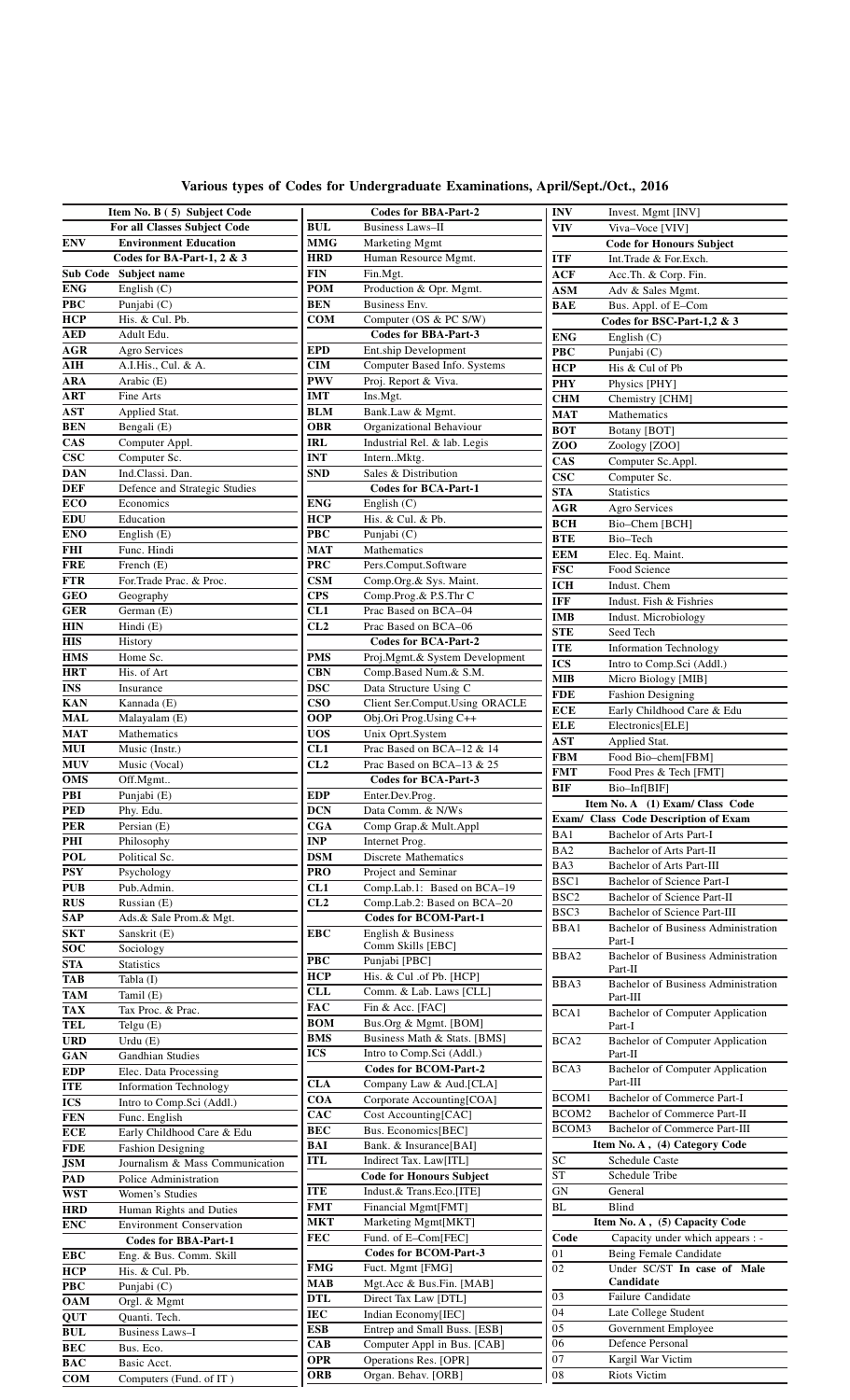|                 | Item No. A, $(6)$ Appearing as : -     | 27<br>Killianwali                           | Rajasthan (State)<br>15                |
|-----------------|----------------------------------------|---------------------------------------------|----------------------------------------|
| Code            | Name of Category                       | $\overline{28}$<br>Kottan                   | $\overline{16}$<br>Uttarakhand         |
| $\overline{30}$ | (Full Subject/s)                       | $\overline{29}$<br>Ludhiana                 | 17<br><b>Uttar Pradesh</b>             |
| $\overline{31}$ | Compartment Candidate(s)               | 30<br>Lopon                                 | 18<br>West Bengal (State)              |
| 32              | Private Candidate(s)                   | 31<br>Mahilpur                              | 19<br>Madhya Pradesh                   |
| 33              | <b>Under Regulation</b>                | $\overline{32}$<br>Malout                   | $\overline{20}$<br>Karnataka (State)   |
| $\overline{34}$ | Re-appear Candidate/s                  | 33<br>Miani                                 | 21<br>Tamil Nadu (State)               |
| 35              | Deficient Candidate/s                  | 34<br>Muktsar                               | 22<br>Orissa (State)                   |
| 36              | Additional Subject/s                   | 35<br>Moga                                  | 23<br>Jharkhand (State)                |
| 37              |                                        | 36                                          | 24                                     |
|                 | Improvement of Performance             | Mukerian                                    | Mizoram (State)                        |
| 38              | Special Chance                         | 37<br>Narangwal                             | 25<br>Maharashtra (State)              |
| 39              | P.R.E. Candidates                      | 38<br>Pojewal                               | 26<br>Tibet                            |
| 40              | Fresh/Failed Candidate/s               | 39<br>Raikot                                | 27<br>Bhutan                           |
|                 | Item no. A, (8) State/Country Code     | 40<br>Ramgarh                               | 28<br>Nepal                            |
|                 | <b>State Code Name of State</b>        | 41<br>Rattewal                              | 29<br>Kenya                            |
| 01              | Andeman & Nicobar (State)              | 42<br>Samrala                               | Item No. A $(7)$<br><b>Centre Code</b> |
| 02              | Andhra Pradesh                         | 43<br>Sardargarh                            | Centre<br>Centre name                  |
| 03              | Arunachal Pradesh                      | 44<br>Sidhwankhurd                          | Code                                   |
| 04              |                                        | 45<br>Sidhsar                               | 01<br>Abohar                           |
|                 | Assam (State)                          |                                             |                                        |
| 05              | Bihar (State)                          | 46<br>Sukhanand                             | 02<br>Badal                            |
| 06              | Chandigarh (U.T.)                      | 47<br>Talwara                               | 03<br>Bulhowal                         |
| 07              | Delhi (State)                          | 48<br>Tanda                                 | 04<br>Chandigarh                       |
| 08              | Haryana (State)                        | 49<br>Zira                                  | $\overline{05}$<br>Dakha               |
| 09              | Himachal Pradesh                       | Item No B (4) Sex Category                  | 06<br>Dasuya                           |
| 10              | Jammu & Kashmir (State)                | Male<br>М                                   | 07<br>Dhudike                          |
| 11              | Jharkhand (State)                      | F<br>Female                                 | 08<br>Dharamkot                        |
|                 |                                        | Item No E $(7)$                             | 09<br>Doraha                           |
| 12              | Kerala (State)                         | <b>Result Awaited</b>                       | 10<br>Fazilka                          |
| 13              | Manipur (State)                        | А                                           |                                        |
| 14              | Punjab (State)                         | $\boldsymbol{\mathrm{F}}$<br>Result as Fail | 11<br>Ferozpur Ct                      |
| 15              | Rajasthan (State)                      | Item No. A, (4) Category Code               | 12<br>Ferozpur Cnt                     |
| 16              | Uttarakhand                            | ${\rm SC}$<br>Schedule Caste                | 13<br>Garhshankar                      |
| $\overline{17}$ | <b>Uttar Pradesh</b>                   | $\overline{\text{ST}}$<br>Schedule Tribe    | 14<br>Giddarbaha                       |
| 18              | West Bengal (State)                    | <b>GN</b><br>General                        | 15<br>Gardhiwala                       |
| 19              | Madhya Pradesh                         | BL<br>Blind                                 | 16<br>GTB-Garh                         |
| 20              | Karnataka (State)                      | Item No. A, (5) Capacity Code               | 17<br>GurusarSudhar                    |
| 21              | Tamil Nadu (State)                     | Code<br>Capacity under which appears : -    | 18<br>Hariana                          |
| 22              |                                        | 01                                          | 19<br>Hoshiarpur                       |
|                 | Orissa (State)                         | Being Female Candidate                      | $\overline{20}$                        |
| 23              | Jharkhand (State)                      | 02<br>Under SC/ST In case of Male           | Jagraon                                |
| 24              | Mizoram (State)                        | Candidate                                   | 21<br>Jalalabad                        |
| $25\,$          | Maharashtra (State)                    | 03<br>Failure Candidate                     | $\frac{22}{23}$<br>Jhar Sahib          |
| 26              | Tibet                                  | $\overline{04}$<br>Late College Student     | Kamalpura                              |
| 27              | <b>Bhutan</b>                          | 05<br>Government Employee                   | 24<br>Kandhala Jattan                  |
| $\overline{28}$ | Nepal                                  | 06<br><b>Defence Personal</b>               | $\overline{25}$<br>Karamsar            |
| 29              | Kenya                                  | $\overline{07}$<br>Kargil War Victim        | 26<br>Khanna                           |
|                 | Item No. A $(7)$<br><b>Centre Code</b> | Item No. A, (6) Appearing as : -            | 27<br>Killianwali                      |
| Centre          | Centre name                            | Code<br><b>Name of Category</b>             | 28<br>Kottan                           |
| Code            |                                        | 30<br>(Full Subject/s)                      | 29<br>Ludhiana                         |
| 01              | Abohar                                 | $\overline{31}$<br>Compartment Candidate(s) | 30<br>Lopon                            |
|                 |                                        | $\overline{32}$<br>Private Candidate(s)     |                                        |
| 02              | Badal                                  |                                             | 31<br>Mahilpur                         |
| 03              | Bulhowal                               | 33<br><b>Under Regulation</b>               | $\overline{32}$<br>Malout              |
| 04              | Chandigarh                             | 34<br>Re-appear Candidate/s                 | 33<br>Miani                            |
| $\overline{05}$ | Dakha                                  | $\overline{35}$<br>Deficient Candidate/s    | 34<br>Muktsar                          |
| 06              | Dasuya                                 | $\overline{36}$<br>Additional Subject/s     | $\overline{35}$<br>Moga                |
| $\overline{07}$ | Dhudike                                | 37<br>Improvement of Performance            | 36<br>Mukerian                         |
| 08              | Dharamkot                              | 38<br>Special Chance                        | 37<br>Narangwal                        |
| 09              | Doraha                                 | 39<br>P.R.E. Candidates                     | 38<br>Pojewal                          |
| 10              | Fazilka                                | 40<br>Fresh/Failed Candidate/s              | 39<br>Raikot                           |
|                 |                                        | Item No. A, (8) State/Country Code          |                                        |
| 11              | Ferozpur Ct                            |                                             | 40<br>Ramgarh                          |
| 12              | Ferozpur Cnt                           | <b>State Code Name of State</b>             | 41<br>Rattewal                         |
| 13              | Garhshankar                            | 01<br>Andeman & Nicobar (State)             | 42<br>Samrala                          |
| 14              | Giddarbaha                             | 02<br>Andhra Pradesh                        | 43<br>Sardargarh                       |
| 15              | Gardhiwala                             | 03<br>Arunachal Pradesh                     | 44<br>Sidhwankhurd                     |
| 16              | GTB-Garh                               | 04<br>Assam (State)                         | 45<br>Sidhsar                          |
| 17              | GurusarSudhar                          | 05<br>Bihar (State)                         | 46<br>Sukhanand                        |
| 18              | Hariana                                | 06<br>Chandigarh (U.T.)                     | $47\,$<br>Talwara                      |
| 19              |                                        | 07<br>Delhi (State)                         | 48<br>Tanda                            |
|                 | Hoshiarpur                             | $\overline{08}$<br>Haryana (State)          |                                        |
| $20\,$          | Jagraon                                | $\overline{09}$                             | 49<br>Zira                             |
| $\overline{21}$ | Jalalabad                              | Himachal Pradesh                            | Item No B (4) Sex Category             |
| 22              | Jhar Sahib                             | 10<br>Jammu & Kashmir (State)               | М<br>Male                              |
| 23              | Kamalpura                              | $11\,$<br>Jharkhand (State)                 | F<br>Female                            |
| 24              | Kandhala Jattan                        | $\overline{12}$<br>Kerala (State)           | Item No E $(7)$                        |
| 25              | Karamsar                               | $\overline{13}$<br>Manipur (State)          | <b>Result Awaited</b><br>A             |
| 26              | Khanna                                 | $14\,$<br>Punjab (State)                    | $\mathbf F$<br>Result as Fail          |
|                 |                                        |                                             |                                        |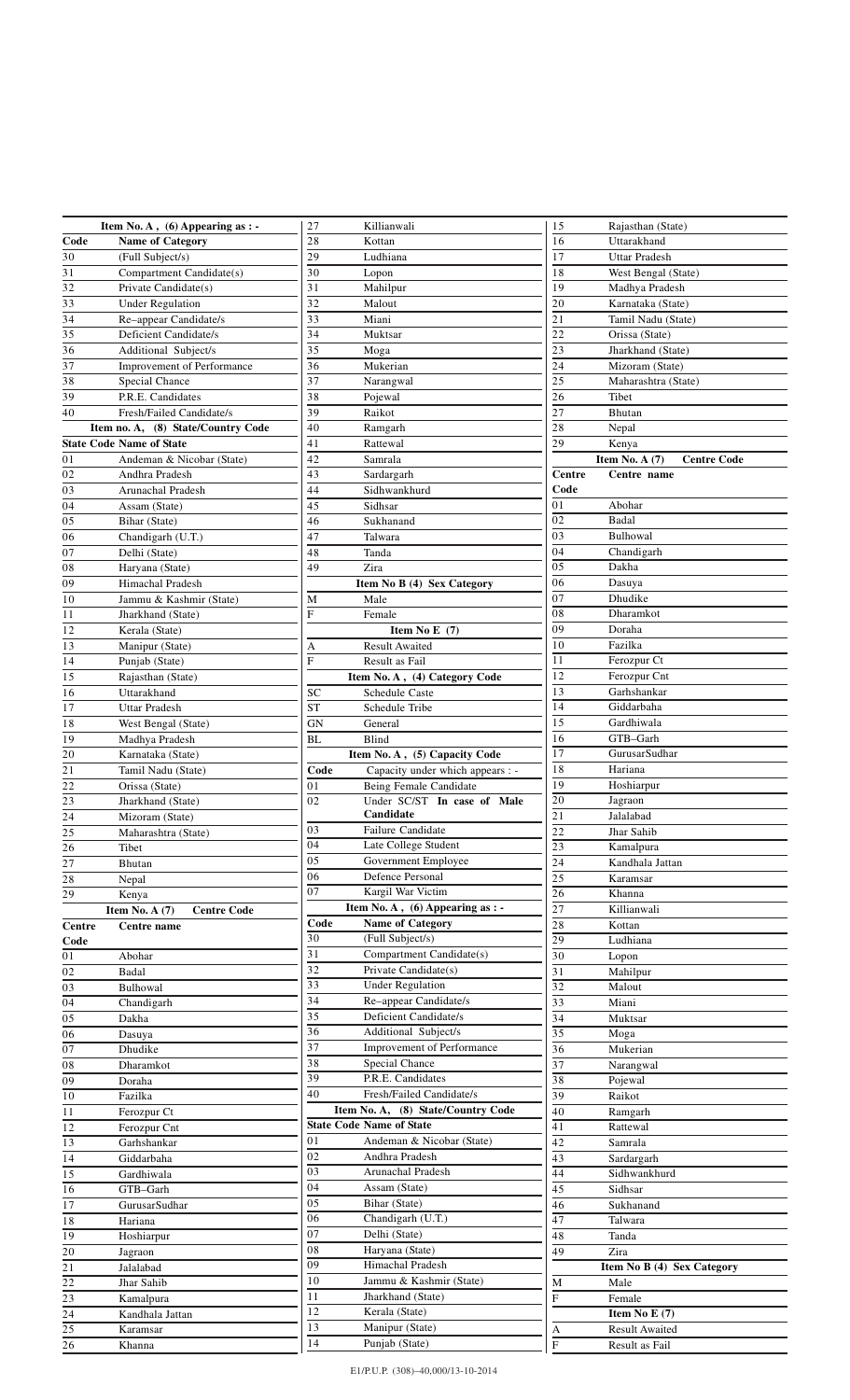| <b>PANJAB UNIVERSITY, CHANDIGARH</b><br><b>ADMIT CARD</b>                                                                                             |                                                                                                                                                                                                                                                                                            |                                        |  |  |  |
|-------------------------------------------------------------------------------------------------------------------------------------------------------|--------------------------------------------------------------------------------------------------------------------------------------------------------------------------------------------------------------------------------------------------------------------------------------------|----------------------------------------|--|--|--|
| (To be filled in by the Candidate)<br>(This Roll No. is issued Subject to final confirmation of your eligibility)<br>Candidate's Address_____________ |                                                                                                                                                                                                                                                                                            |                                        |  |  |  |
|                                                                                                                                                       | Name of Exam./Class example and the state of Exam./Class<br>Session Session Session Session Session Session Session Session Session Session Session Session Session Session Session Session Session Session Session Session Session Session Session Session Session Session Session Sessio |                                        |  |  |  |
|                                                                                                                                                       | Full Subject/Re-appear/Improvement Subject<br>Subjects Offered <b>Example 2014</b>                                                                                                                                                                                                         |                                        |  |  |  |
|                                                                                                                                                       |                                                                                                                                                                                                                                                                                            | Paste with gum<br>your latest          |  |  |  |
|                                                                                                                                                       | Name                                                                                                                                                                                                                                                                                       | attested photograph<br>(do not staple) |  |  |  |
| This card is required to be carried by the<br>candidate and shown on demand in the<br>Examination Centre for verification.                            |                                                                                                                                                                                                                                                                                            |                                        |  |  |  |
| <b>Note</b> : At the end of the Examination, this                                                                                                     | Centre of Exam.<br>Centre No.                                                                                                                                                                                                                                                              |                                        |  |  |  |
| card must be preserved by the candidate till<br>the receipt of the Detailed Marks Card.                                                               | <b>Controller of Examinations</b>                                                                                                                                                                                                                                                          | <b>Full Signature of Candidate</b>     |  |  |  |

| <b>PANJAB UNIVERSITY, CHANDIGARH</b><br><b>ADMIT CARD</b>                                                                                                                            |                                                                                                                   |                                                                         |  |  |  |
|--------------------------------------------------------------------------------------------------------------------------------------------------------------------------------------|-------------------------------------------------------------------------------------------------------------------|-------------------------------------------------------------------------|--|--|--|
| Candidate's Address                                                                                                                                                                  | (To be filled in by the Candidate)<br>(This Roll No. is issued Subject to final confirmation of your eligibility) |                                                                         |  |  |  |
|                                                                                                                                                                                      | Full Subject/Re-appear/Improvement Subject                                                                        |                                                                         |  |  |  |
| This card is required to be carried by the<br>candidate and shown on demand in the                                                                                                   | Name                                                                                                              | Paste with gum<br>your latest<br>attested photograph<br>(do not staple) |  |  |  |
| Examination Centre for verification.<br><b>Note</b> : At the end of the Examination, this<br>card must be preserved by the candidate till<br>the receipt of the Detailed Marks Card. | Centre No.<br><b>Controller of Examinations</b>                                                                   | <b>Full Signature of Candidate</b>                                      |  |  |  |